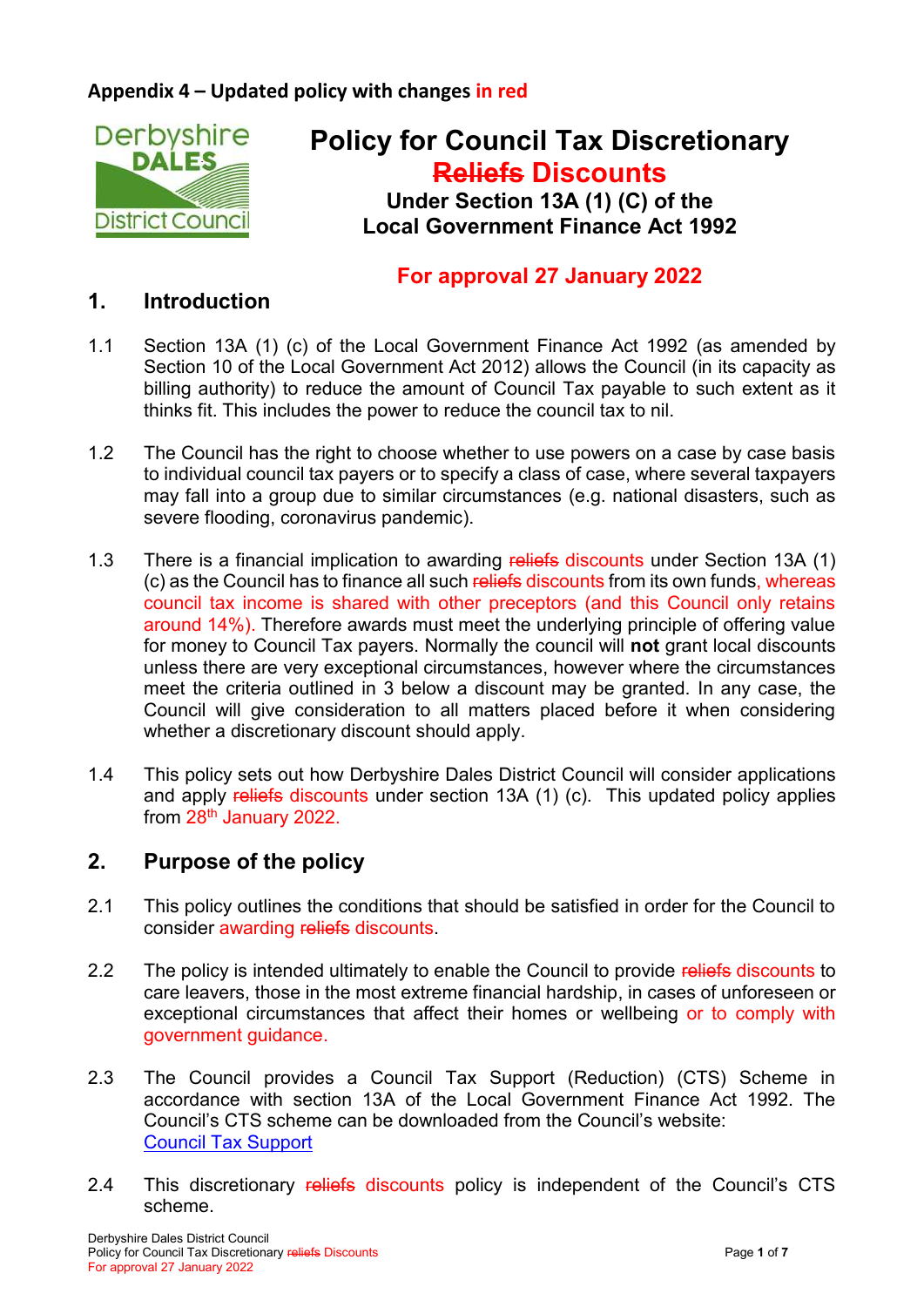# **3. Award criteria**

- 3.1 Section 13A (1) (c) relief discount awards will be used in cases of unforeseen or very exceptional circumstances that threaten taxpayers' abilities to fund the cost of council tax and may affect their homes (e.g. properties affected by severe flooding). They are also used for certain categories of council tax payers that the Council has chosen to assist (such as care leavers) or to comply with government guidance.
- 3.2 The main features of this relief discount are that:
	- it is discretionary;
	- an applicant does not have a statutory right to a payment;
	- the operation of the scheme is for the Council to determine;
	- the Council may choose to vary the way in which funds are allocated according to community needs and Council resources;
	- $\bullet$  if the applicant is dissatisfied with any decision taken on a claim that they have made, they can ask for further details on the decision and make an appeal in line with Section 6.4 of this Policy.
- 3.3 To maintain equity between all council tax payers within the District, local discounts to **a class of persons or properties** should only be granted in exceptional circumstances. Before determining the award of a discount to any class of properties or persons the Council shall consider:
	- i. Whether the proposed class would attract any existing statutory exemption or discount;
	- ii. The likelihood of funding coming from other sources which could be used to reduce the Council Tax liability to the proposed class (or reduce the cost to the Council of such an award) e.g. central government funding for victims of national disasters or individuals having their own insurance cover;
	- iii. The financial cost to the council of granting a local discount to the proposed class;
	- iv. The ongoing effect of granting the discount e.g. is the discount so generous that it might attract persons falling into that class to relocate to the District thus incurring further financial costs?
	- v. The "reasonableness" of granting a local discount having regard to the impact on other council tax payers within the District.

The Council has determined that local discounts should be awarded to **care leavers**. Further details relating to this class of persons are set out in 3.5 below.

- 3.4 To maintain equity between all council tax payers within the district, local discounts in respect of **individuals** will **not normally be granted**. However in some cases there may be exceptional circumstances. In determining whether there are exceptional circumstances the following should be taken into account:
	- i. **Could the taxpayer have taken reasonable precautions to avoid incurring a council tax liability, for example by seeking advice from the council?**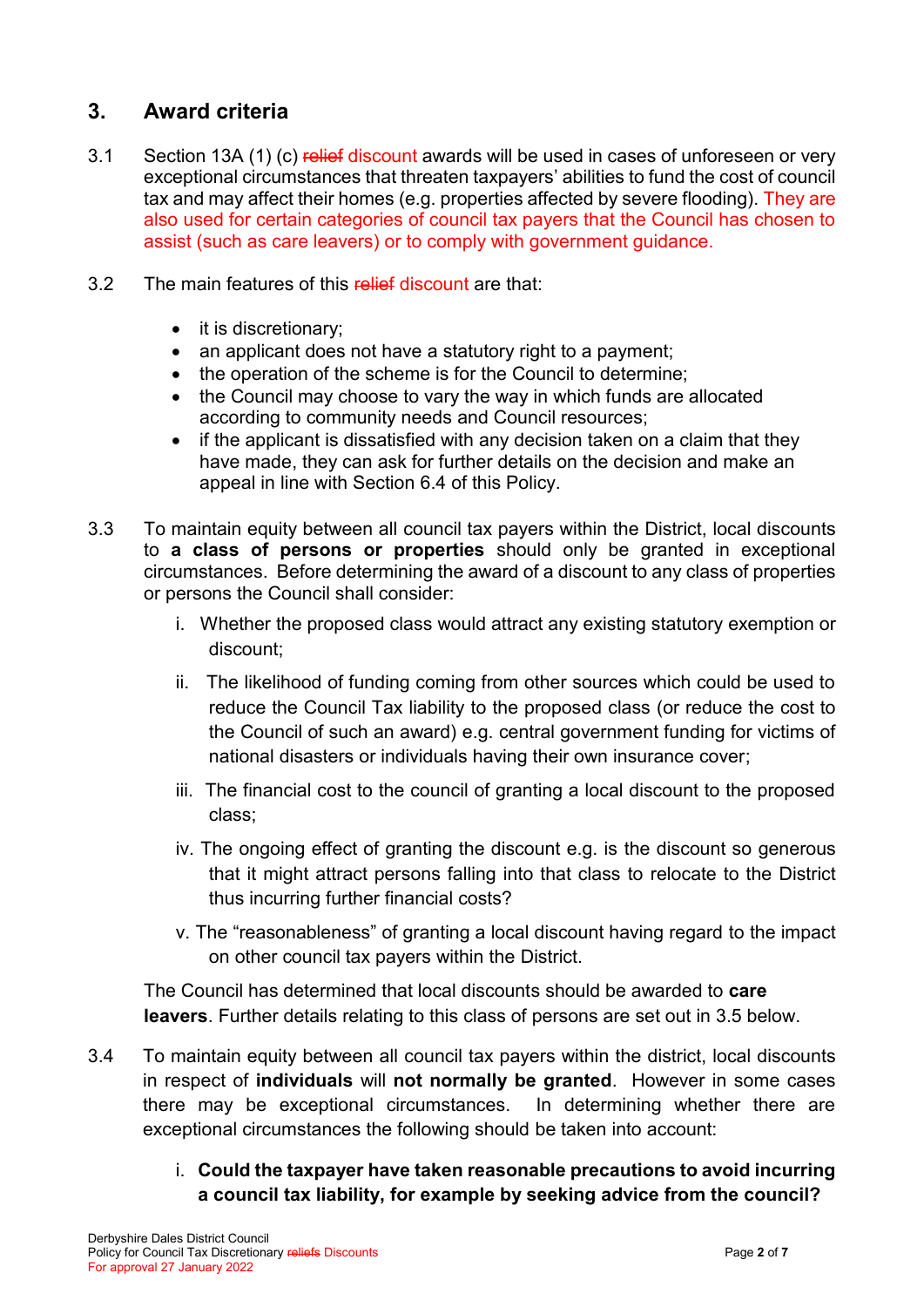- The personal circumstances of the individual should be taken into account but usually a discount would not be granted in these circumstances.
- ii. **Does the council tax liability arise through circumstances which could not have been reasonably envisaged by the taxpayer and which are beyond the taxpayer's control? For example the taxpayer is left a property by a deceased person which cannot be sold or otherwise utilised. Will these circumstances cause the taxpayer undue hardship?**

- A local discount equal to the empty homes premium may be awarded where there is evidence that all reasonable steps have been taken to dispose of an **age-designated property** for at least two years; the period of relief discount will not commence before the two years have expired. An age designated property is defined as one where residents have to be over a certain age and usually applies to specialist housing for older people;

- The personal circumstances of the individual should be taken into account and a discount could be considered after consideration of the other remaining factors.

iii. **Has the taxpayer become subject to legal provisions which Parliament intended for another cause resulting in the taxpayer suffering injustice? Will these circumstances cause the taxpayer undue hardship?** 

- Can the taxpayer take any reasonable steps to rectify this situation? If so, this will be taken into account when the application is considered. If no reasonable steps can be taken, a discount could be considered after consideration of the other remaining factors.

#### iv. **What are the taxpayer's current financial circumstances? Will the taxpayer obtain some future gain from the property on which the Council Tax liability arises?**

- Could payment of the council tax be deferred until the gain is realised? If so, payment should usually be deferred rather than granting a discount. A charging order would secure the council's interest in the property.

#### **v. Are there any other statutory exemptions, discounts, council tax support or benefits which could reduce the liability and the burden on the tax payer?**

– The extent to which these reduce or assist in payment of the tax liability will determine whether a discount should be granted and how much should be granted.

### **vi. Would failure to award a discount conflict with legal provisions or government guidance?**

- A local discount equal to the empty homes premium may be awarded where the tax payer provides evidence that the relevant property is genuinely on the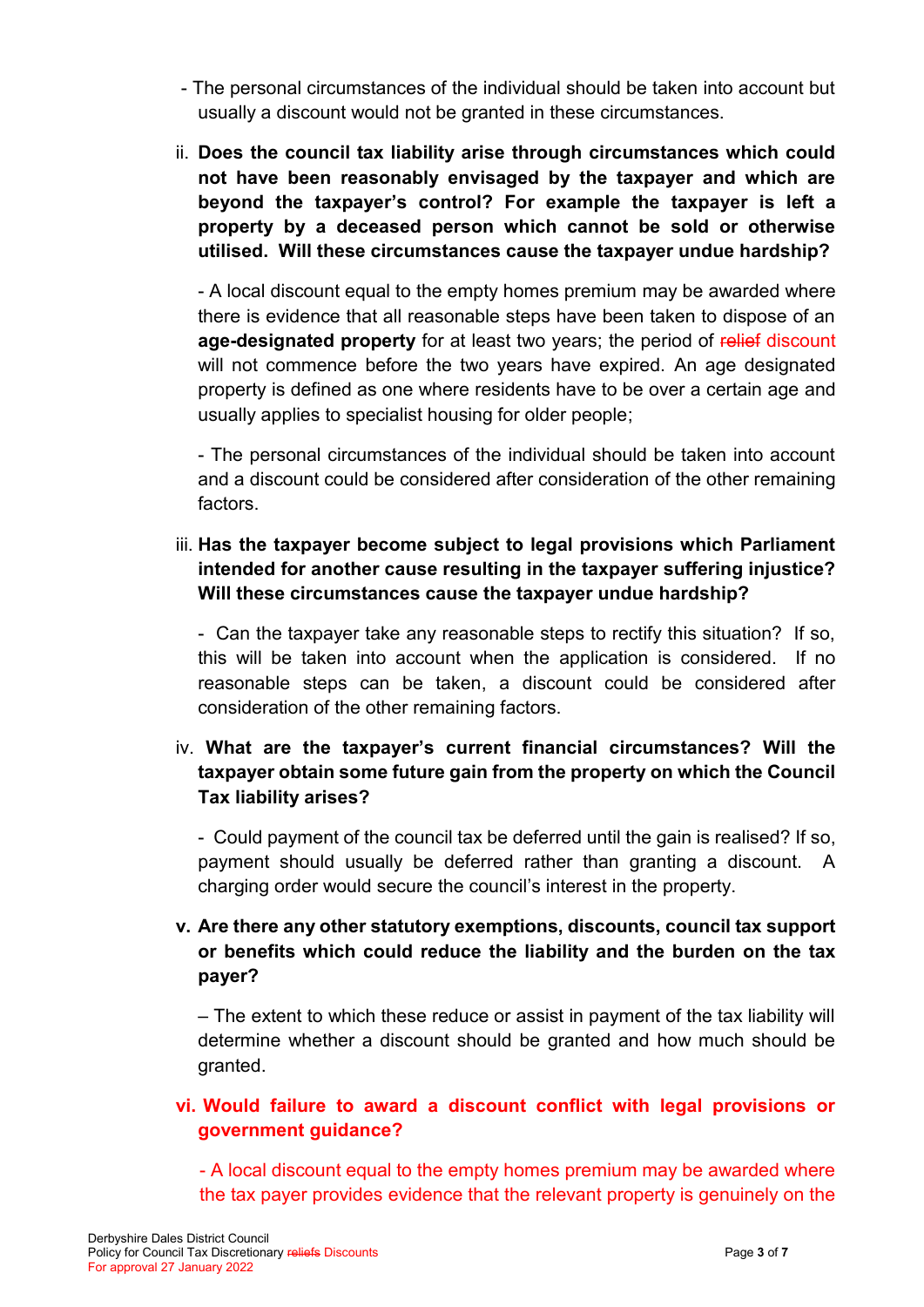market for sale or rent (without the need to provide evidence of undue hardship).

The Council will make all decisions on the basis of merit; it will act fairly and reasonably and will have regard to all the relevant circumstances.

- 3.5 Where the scheme applies to a **local council tax discount for care leavers**, the following criteria will apply:
	- i) A care leaver is defined as a young person aged 18 to 25 who was formerly a child in the care of a local authority and who then became a 'care leaver' as described in The Children (Leaving Care) Act 2000 and is liable for Council Tax on a dwelling within the Derbyshire Dales District Council area.
	- ii) Applications may be made by the care leaver or by the Leaving Care Team, or equivalent, for and on behalf of the care leaver previously registered with a local authority in the financial year immediately preceding their 18th birthday.
	- iii) Applications may be backdated to 1 April in the year of application if the 18th birthday fell in the previous year.
	- iv) Council Tax Discount will be awarded on a single property occupied as the sole or main residence in the District Council's area, from the date of the care leavers 18th birthday until the day immediately preceding their 25th birthday, as follows:
		- a. Sole occupation by a care leaver of 100% of residual balance of Council Tax payable after the award of any other discount, relief or exemption.
		- b. Where a care leaver is jointly liable a proportionate award will be made according to their individual circumstances, e.g. if there's one other occupier then a 50% discount will apply.
		- c. Where the care leaver is not liable for Council Tax no discount will apply.
	- v) Discounts will be subject to annual review of eligibility which will include financial circumstances.
	- vi) The Scheme may be varied or terminated on 12 months' notice on a decision by the Council. (We are intending to keep the Scheme under review as regards cost and administration).

This discount is in addition to the Council's current Local Council Tax Support Scheme (CTS scheme) and will provide assistance to people living within the District that have previously been in care and meet the appropriate qualifying criteria, as detailed above.

The Local Council Tax Discount for Care Leavers Scheme will only be applied after all other relevant discounts and exemptions have been applied. Where the qualifying criteria is met and all discounts and exemptions, including CTS, do not cover the full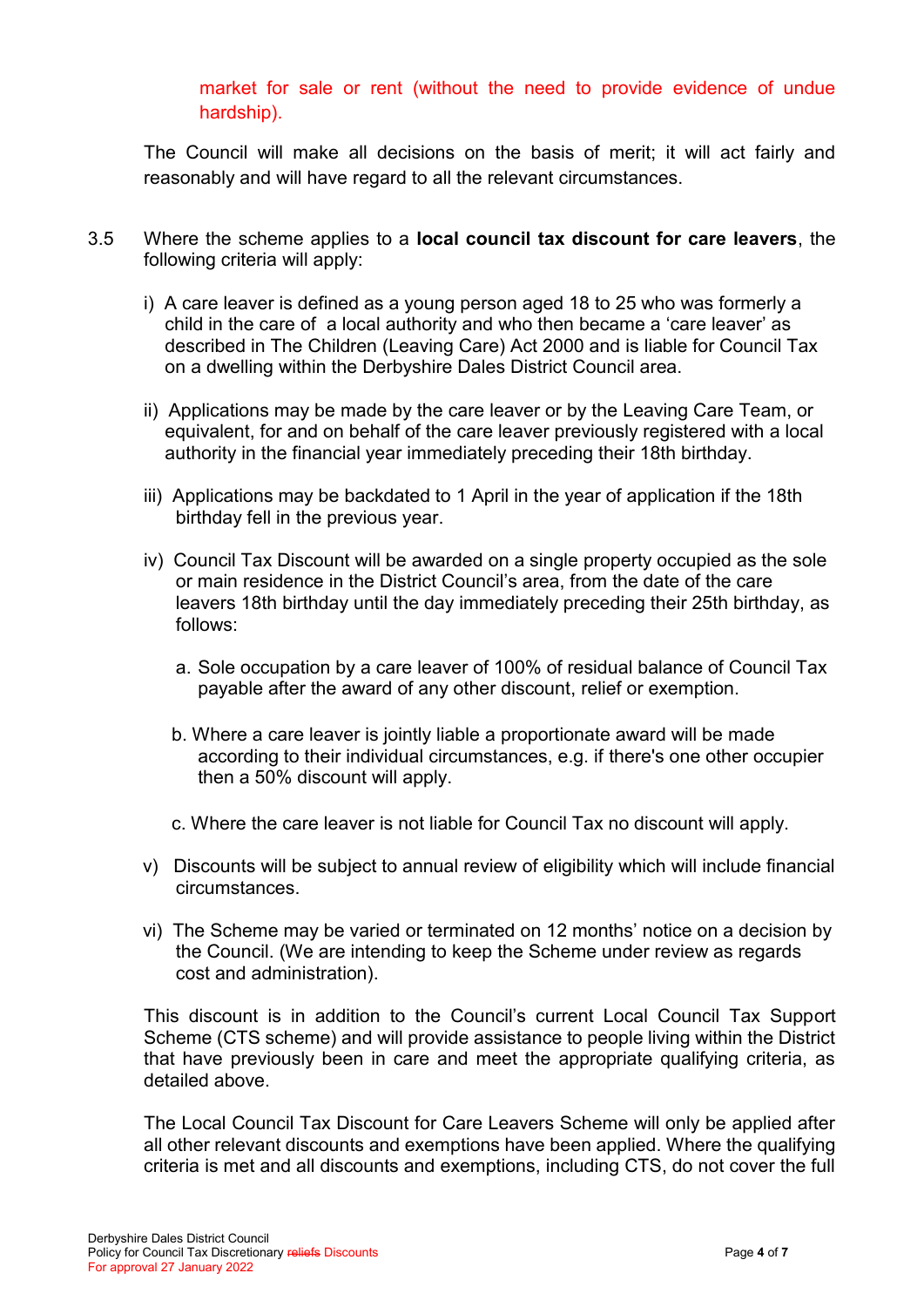Council Tax charge, then under this scheme the qualifying care leaver will receive further assistance to cover 100% of their council tax charge.

3.6 Where the scheme applies to the allocation of the **council tax hardship fund in 2020/21** to a class that includes all households eligible for Council Tax Support in that year, the award criteria will be as approved by Council on 27 August 2020 i.e. an award of £200 per eligible household, or the balance of the council tax bill, if less than £200. (The ad hoc awards from the council tax hardship fund will follow the process set out for individuals above).

# **4. Application Process**

- 4.1 Unless the Director of Resources has determined that applications are not required under certain circumstances, applications should be made in writing (including email) to the Revenues Team under the title of Section 13A (1) (c) Discount Application. Applications may be made by the customer claiming the reduction, or a party authorised by the applicant.
- 4.2 Each application must set out the circumstances upon which the application is based and should include:
	- 1. The level of discount being requested (i.e. is this for the full year's council tax or part of it, such as 50%);
	- 2. The reason for the request (i.e. why is the discount wanted and how this meets our policy);
	- 3. Whether the applicant is a Care Leaver
	- 4. Period of time the discount is wanted for (i.e. the full financial year, part of financial year or some other period of time);
	- 5. Steps that have been taken to meet or mitigate the council tax liability (i.e. any other discounts or reductions awarded).
- 4.3 Where the costs of the local discount are likely to be reduced by government funding, the award of any discount will reflect any government guidance or, where local discretion is allowed, be defined by the Council for that specific instance.
- 4.4 The application process may be amended by the Director of Resources where deemed necessary to streamline processing e.g. to award discounts to a class of persons following a national disaster.
- 4.5 The Council aims to make a decision within 28 days of receiving all the information required.

# **5. Eligibility Criteria**

5.1 Each application will be considered on its individual merits against the conditions set out above.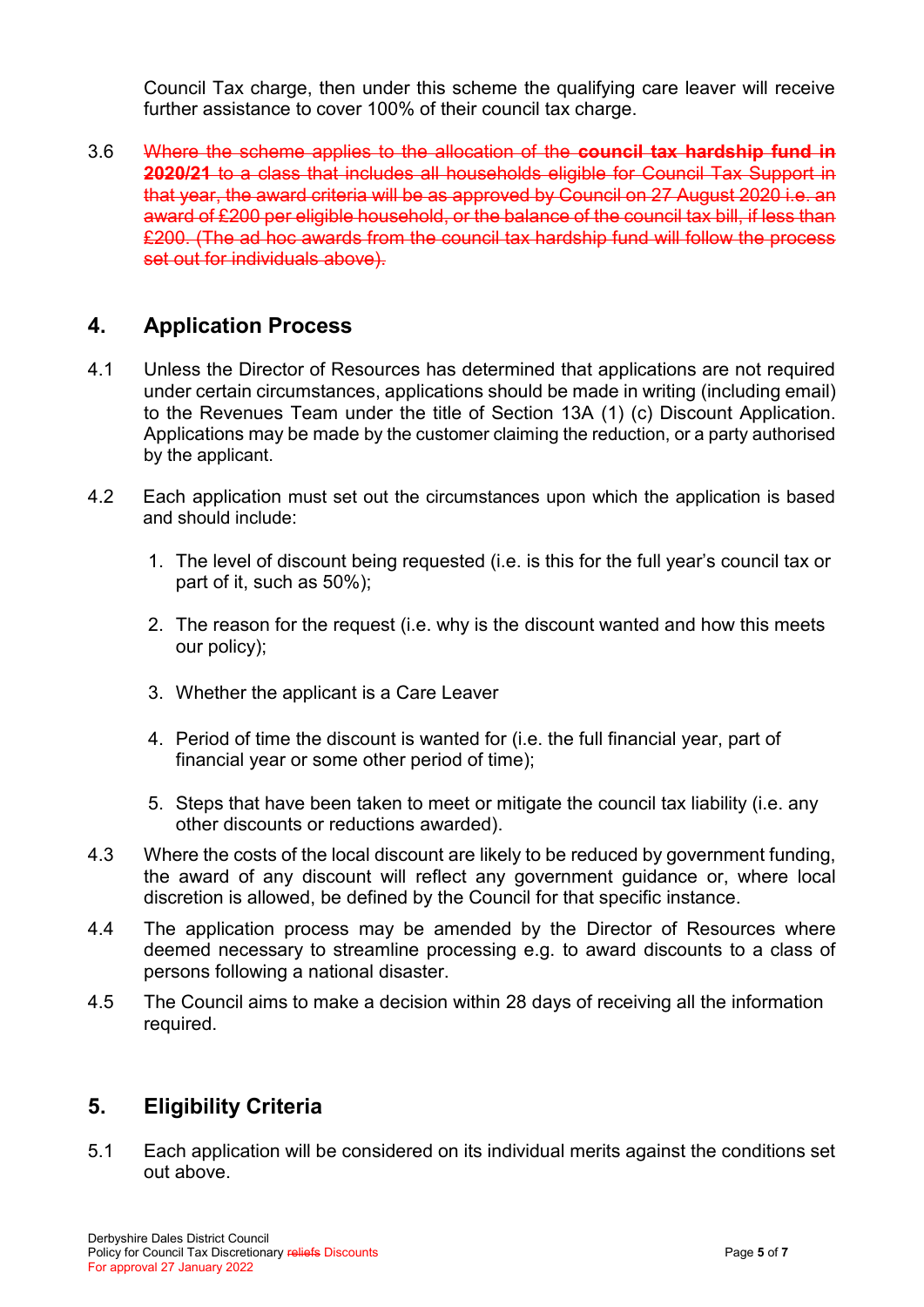# **6. Awarding a Section 13A (1) (c) Relief Discount**

#### **6.1 Evidence required for individual applications (not care leavers)**

In deciding whether to make a Section 13A (1) (c) award the Council will have regard to the applicant's circumstances. In order to do this the Council may make enquiries regarding the income and expenditure of all household members. Household members may be asked to supply reasonable supporting evidence to substantiate the answers that they give to the questions above. This may include, but is not limited to:

- income & expenditure statements;
- any sources of credit such as cash cards, credit cards, store cards, cheque cards, cheque accounts, overdraft facilities, loan arrangements;
- evidence of illness or other causes of undue hardship:
- evidence that the property is genuinely being marketed for sale or rental (in cases where the discount is requested to offset an empty homes premium):
- any help which is likely to be available to the applicant from other sources;
- evidence of any other special circumstances.

Where information or evidence requested has not been received within 21 days the Council will determine the application on the basis of the evidence and information in its possession. The Council may refuse to grant reliefs discounts where the absence of information and evidence prevents the Council from reaching an informed decision regarding the applicant's circumstances.

#### **6.2 Amount of** relief discount

The amount of discretionary relief discount to be awarded will be at the Council's discretion. Any amount of relief discount granted will be credited to the council tax account.

#### **6.3** Period of **relief** discount

The Council retains ultimate discretion over the period for which a discount may be granted. The Council retains the right to withdraw a discount at any time, including for retrospective periods, if the:

- conditions or circumstances in which the discount was granted change or fail to materialise;
- information submitted as part of the application proves misleading;
- applicant ceases to be a council tax payer.

The customer must advise the Council of any such relevant change to their circumstances within 14 days of the change occurring.

#### **6.4 Decision making and appeals**

Any discount granted in accordance with this policy must be determined as follows:

Our aim is to make decisions on these discounts within 28 days of receipt of application and all relevant information. The applicant will be notified of the decision